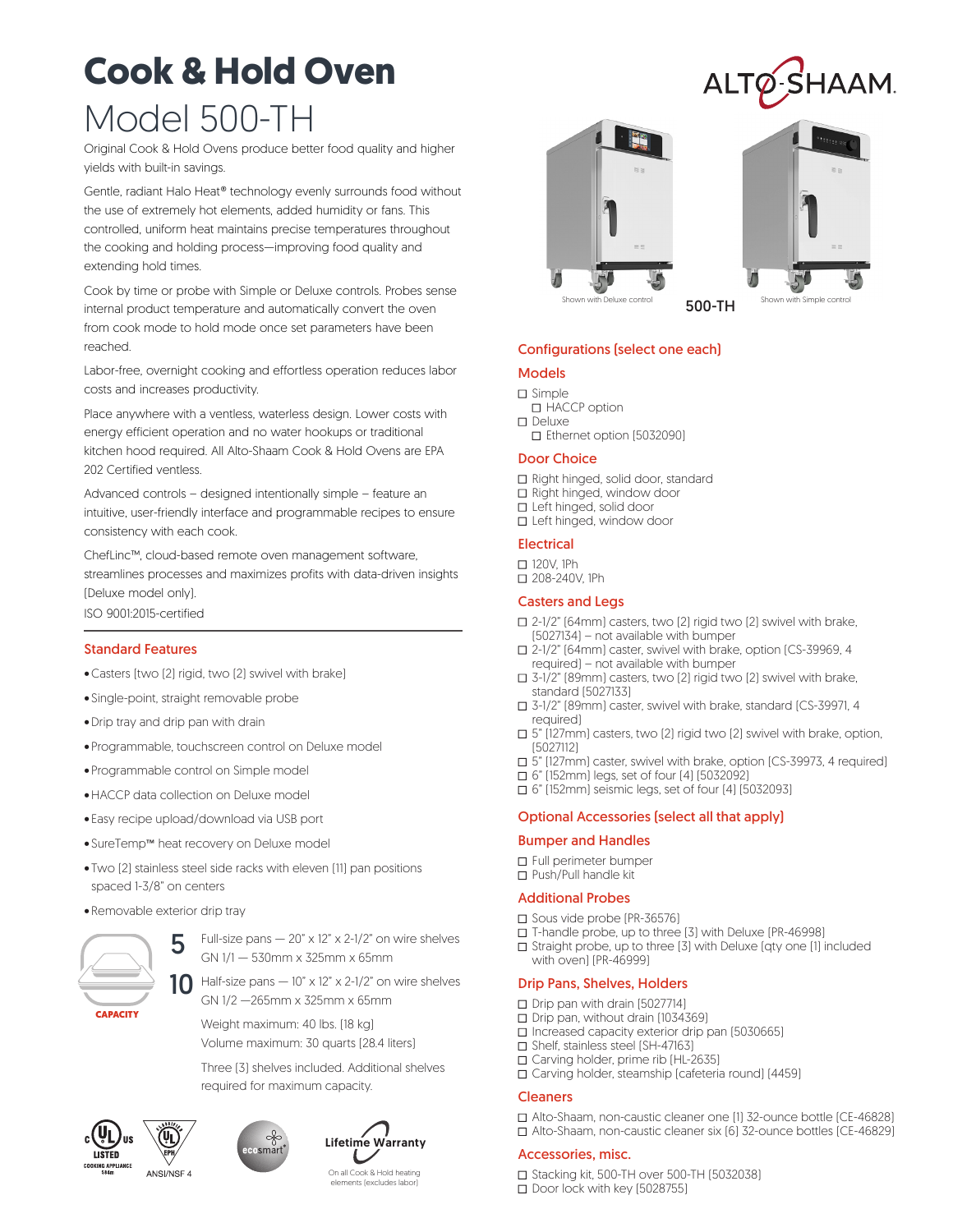# **Cook & Hold Oven**





| Interior $(H \times W \times D)$    | <b>Net Weight</b> | <b>Ship Dimensions (L x W x H)</b> | <b>Ship Weight</b> |  |
|-------------------------------------|-------------------|------------------------------------|--------------------|--|
| 20-1/16" x 14-3/8" x 21-1/2"        | 185 lbs.          | 35" x 23" x 40"                    | 250 lbs.           |  |
| $[510mm \times 365mm \times 546mm]$ | $[84 \text{ kg}]$ | [889mm x 584mm x 1016mm]           | [113 kq]           |  |